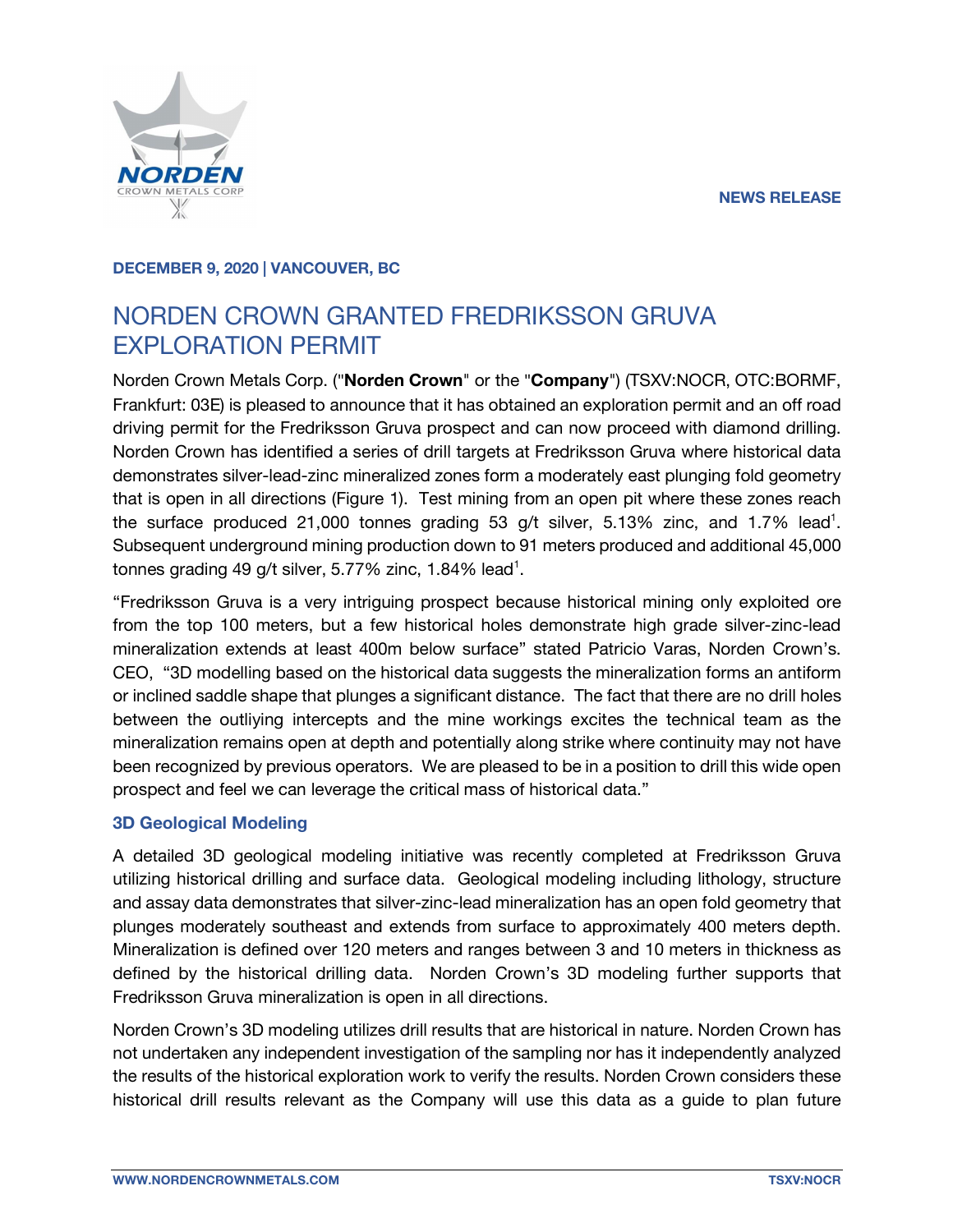

exploration programs. The Company also considers the data to be reliable for these purposes, however, the Company's future exploration work will include verification of the data through drilling.



Figure 1. Oblique 3D interpretation of mineralization at Fredriksson Gruva. Note that the mineralization is interpreted to extend beyond the limits of historical drilling at depth and laterally.

# **Fredriksson Gruva or "Fredriksson Mine"**

Fredriksson Gruva was discovered in 1976 by LKAB Prospektering AB<sup>1</sup>. Exploration was carried out in 1976 and 1977 including surface trenching, sampling and drilling of 9 diamond drill holes, which identified precious metal enriched base metal mineralization<sup>1</sup>. In 1977, AB Statsgruvor (ABS) acquired the Fredrikssongruvan prospect and conducted open pit test mining in 1978. Test mining was conducted to a depth of 20 meters below surface and produced 21,500 tonnes. A total of 11 additional holes were drilled in1979 to test the down plunge extent of mineralization. Between 1980 and 1981 mining activities resumed and an underground tram was installed. A total of 45,000 additional tonnes were produced from workings that extend to a depth of 91 meters (4 underground levels)<sup>1</sup>. Also during this period, 4 holes were drilled and a core re-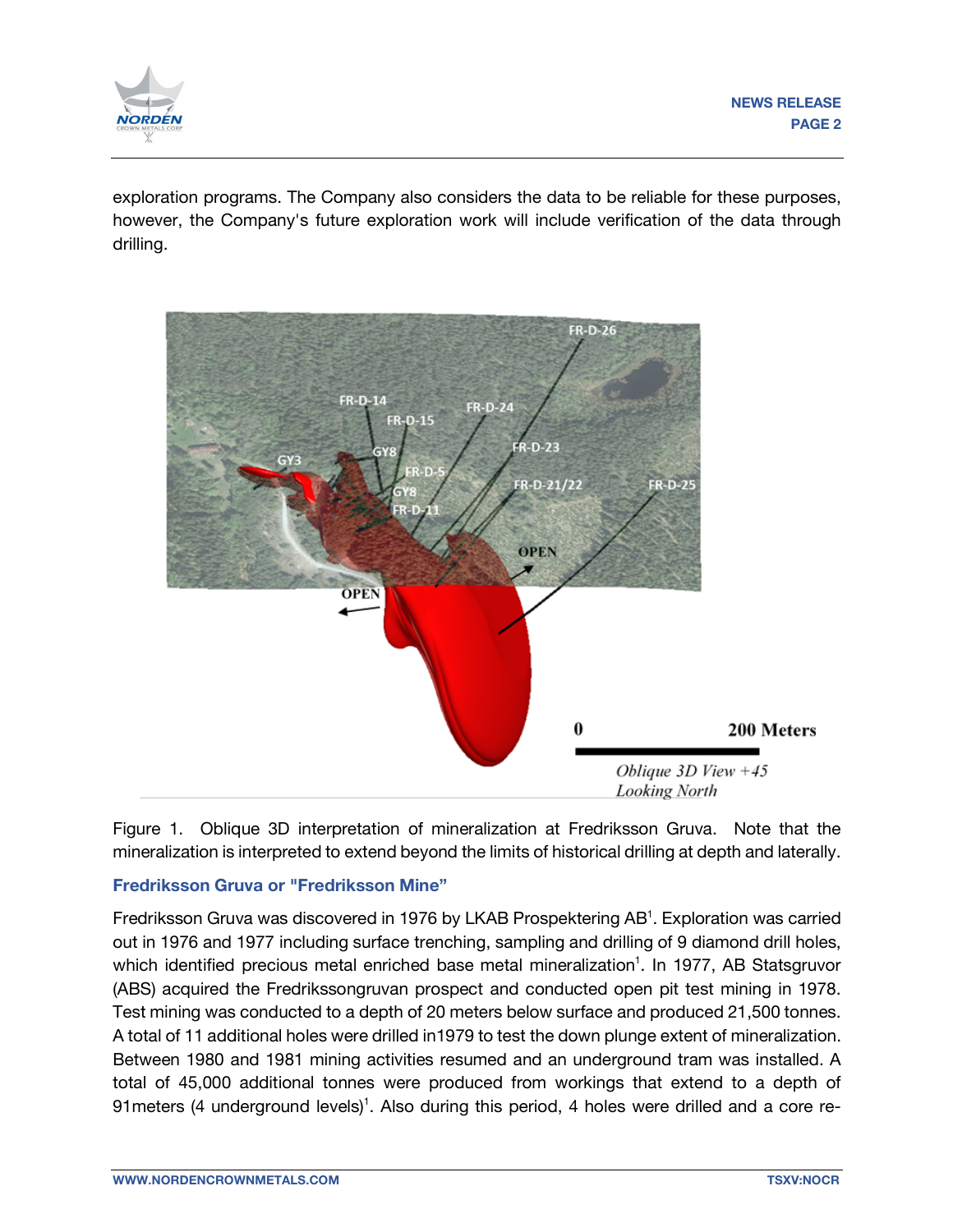

logging progam was completed. In addition, surface trenching and a magnetic geophysical survey was completed. Norden Crown staked the Fredriksson Gruva prospect as part of a larger staking acquisition (Gumsberg nr 9) in March, 2017. This licence is referred to as "Gumsberg West" and forms the western half of the highly prospective Gumsberg Project.

**About the Gumsberg Project** *1 Edberg, L., and Flood, B., 1982. Rapport Grb 262 SLUTRAPPORT FRAN DIAMANTBORRNINGARNA VID FREDRIKSSONGRUVAN (GYLLINGEN) 1981/1982© Sveriges geologiska undersökning (SGU) (Geological Survey of Sweden)*

The strategically situated Gumsberg project consists of six exploration licenses in the Bergslagen Province of southern Sweden totaling over 18,300 hectares, where multiple zones of VMS and related styles of mineralization occur. Silver-rich mineralization at Gumsberg was mined from the 13th century through the early 1900s, with over 30 historic mines present on the property, most notably the Östra Silvberg Mine which was the largest silver mine in Sweden between 1250 and 1590. Despite its long-lived production history, relatively little modern exploration has taken place on the project. New geologic interpretations, geophysical surveys and reconnaissance drilling have led to the identification of multiple new exploration targets near the historic workings.

#### **Qualified Person**

Daniel MacNeil, P.Geo, a Qualified Person as defined by National Instrument 43-101 *Standards of Disclosure for Mineral Projects*, has read and approved all technical and scientific information contained in this news release. Mr. MacNeil is Vice President Exploration for Norden Crown.

# **About Norden Crown Metals Corp.**

Norden Crown is a mineral exploration company focused on the discovery of silver, zinc, copper, and gold deposits in exceptional, historical mining project areas spanning Sweden and Norway. The Company aims to discover new economic mineral deposits in known mining districts that have seen little or no modern exploration techniques. The Company is led by an experienced management team and an accomplished technical team, with successful track records in mineral discovery, mining development and financing.

# **On behalf of Norden Crown Metals Corp.**

Patricio Varas, Chairman and CEO

For more information on Norden Crown please visit the Company website at www.nordencrownmetals.com or contact us at +1.604.618.1835 or info@nordencm.com.